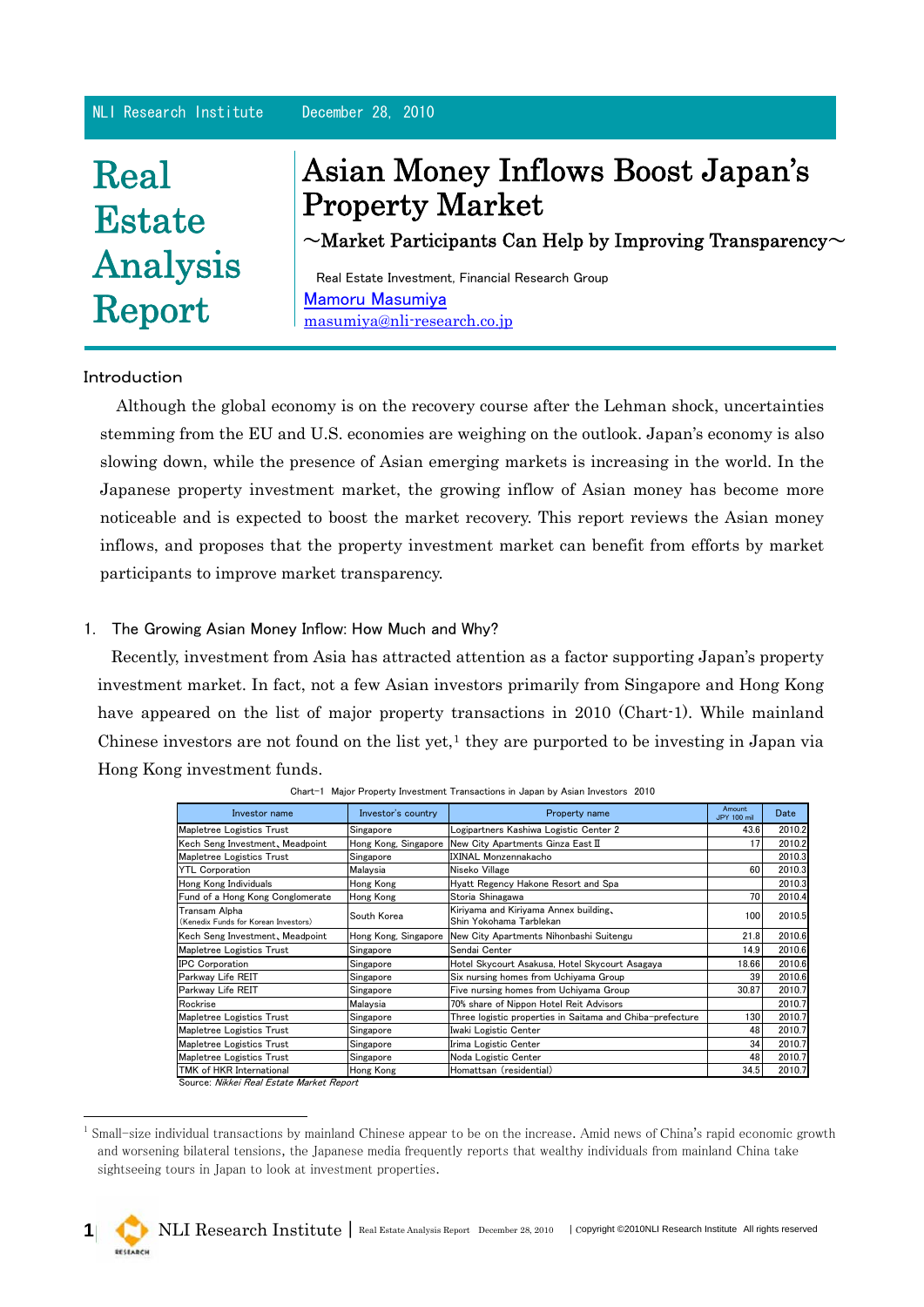Generally, Western investors consider the long-term prospects of Japan's property market to be unattractive based on the shrinking population projection. On the other hand, the recent money inflow from Asia can be attributed to factors such as the following.

First, SWFs (sovereign wealth fund) are growing in size while also diversifying into Japan. Typical examples include the foreign reserve and public pension funds of Singapore and Hong Kong. Although these countries are small in size, their SWFs are among the world's largest. In particular, total assets under management by Singapore's GIC and Temasek Holdings amount to nearly USD 380 billion (Chart-2). Considering that the domestic property investment market is only USD 79 billion according to DTZ (Chart-3), it is apparent they also need to aggressively invest overseas.

SWFs are huge in China as well. China Investment Corporation (CIC) and SAFE Investment Corporation (SAFE) have a significant influence in global financial markets. Though they are allowed to invest in foreign properties, no deals have been reported in Japan yet (Chart-4). But considering the Singaporean case, it is likely for Chinese SWF to begin investment in Japanese properties from the point of view of diversification.

| Country           | Fund Name                                            | Assets<br>US\$ bn |
|-------------------|------------------------------------------------------|-------------------|
| UAE - Abu Dhabi   | Abu Dhabi Investment Authority                       | 627               |
| Norway            | Government Pension Fund - Global                     | 512               |
| Saudi Arabia      | <b>SAMA Foreign Holdings</b>                         | 415               |
| China             | <b>SAFE Investment Company</b>                       | 347               |
| China             | China Investment Corporation                         | 332               |
| Singapore         | Government of Singapore Investment<br>Corporation    | 248               |
| China - Hong Kong | Hong Kong Monetary Authority<br>Investment Portfolio | 228               |
| Kuwait            | Kuwait Investment Authority                          | 203               |
| China             | National Social Security Fund                        | 147               |
| Russia            | National Welfare Fund                                | 143               |
| Singapore         | <b>Temasek Holdings</b>                              | 133               |

|  |  |  | Chart-2 Largest SWF by AUM (Sep. 2010) |  |  |
|--|--|--|----------------------------------------|--|--|
|--|--|--|----------------------------------------|--|--|



Source: Sovereign Wealth Fund Institute



Source: Sovereign Wealth Fund Institute



RESEARCH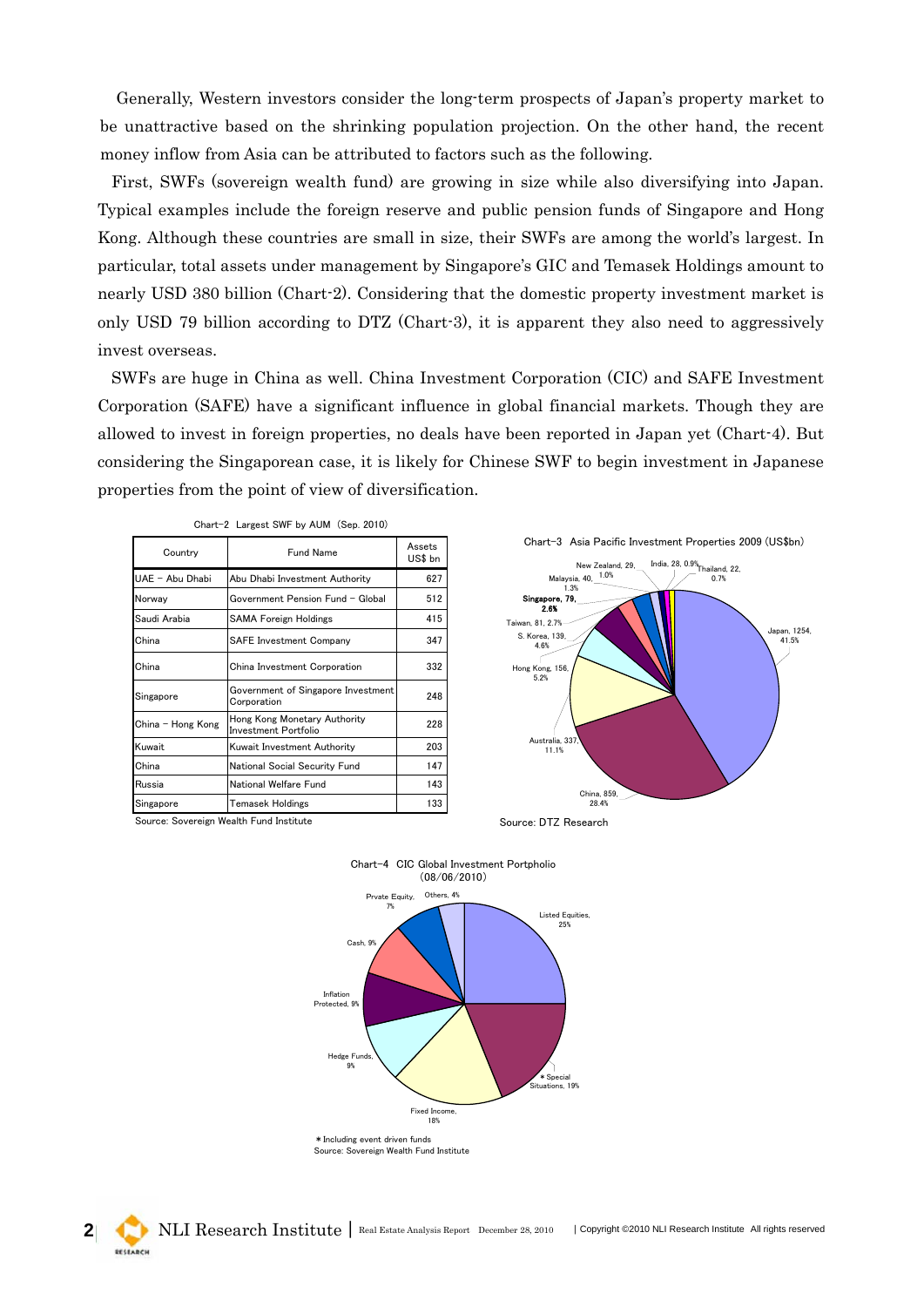Second, Japanese properties are relatively undervalued based on the yield gap against the risk-free rate. With global excess liquidity on the rise, the inflow of money into Asian property markets has been particularly conspicuous, raising concerns about rising prices and even a potential property bubble. On the other hand, Japanese property prices remain modestly priced even after the market bottomed out, and appear relatively inexpensive in the region. For example, Hong Kong and Singapore have lower office Cap rates than Tokyo, which means prices are higher. Moreover, Tokyo has a bigger office yield gap against ten-year government bonds than other major cities in Asia including China. On this point, investment conditions in Tokyo are very attractive with good leverage opportunity (Chart-5).



Third, the size and robust growth prospects of Tokyo's economy are highly regarded. Even as the rest of Japan's population continues to shrink, Tokyo's population is expected to grow due to migration from other areas. Thus Tokyo's economy will likely remain the world's largest over the long term, commanding a lasting presence among global investors as one of the most significant international markets (Chart-6). Moreover, Tokyo is home to the largest number of company headquarters, and the diversity of industries in Tokyo makes it more stable and resistant to market shocks than financial capitals such as London, New York, or Hong Kong.

| UITAIL VIINGIIGSLUILIGS AIIU UIDAILAIGAS III ZUZU |                      |            |                                 |                                          |
|---------------------------------------------------|----------------------|------------|---------------------------------|------------------------------------------|
| Rank                                              | City / urban area    | Country    | Est GDP in<br>2020 in<br>US\$bn | <b>Est annual</b><br>growth<br>2005-2020 |
| 1                                                 | Tokyo                | Japan      | 1602                            | 2.00%                                    |
| $\overline{2}$                                    | <b>New York</b>      | <b>USA</b> | 1561                            | 2.20%                                    |
| 3                                                 | Los Angeles          | <b>USA</b> | 886                             | 2.20%                                    |
| 4                                                 | London               | UK         | 708                             | 3.00%                                    |
| 5                                                 | Chicago              | <b>USA</b> | 645                             | 2.30%                                    |
| 6                                                 | Paris                | France     | 611                             | 1.90%                                    |
| $\overline{7}$                                    | <b>Mexico City</b>   | Mexico     | 608                             | 4.50%                                    |
| 8                                                 | Philadelphia         | <b>USA</b> | 440                             | 2.30%                                    |
| 9                                                 | Osaka/Kobe           | Japan      | 430                             | 1.60%                                    |
| 10                                                | <b>Washington DC</b> | <b>USA</b> | 426                             | 2.40%                                    |
| 11                                                | <b>Buenos Aires</b>  | Argentina  | 416                             | 3.60%                                    |
| 12                                                | <b>Boston</b>        | <b>USA</b> | 413                             | 2.40%                                    |
| 13                                                | Sao Paulo            | Brazil     | 411                             | 4.10%                                    |
| 14                                                | Hong Kong            | China      | 407                             | 3.50%                                    |
| 15                                                | Dallas/Fort Worth    | <b>USA</b> | 384                             | 2.40%                                    |

|  |  | Chart-6 Richest Cities and Urban Areas in 2020 |  |  |  |  |  |  |  |
|--|--|------------------------------------------------|--|--|--|--|--|--|--|
|--|--|------------------------------------------------|--|--|--|--|--|--|--|

Source: City Mayors.com, researched by Price Waterhouse Coopers.

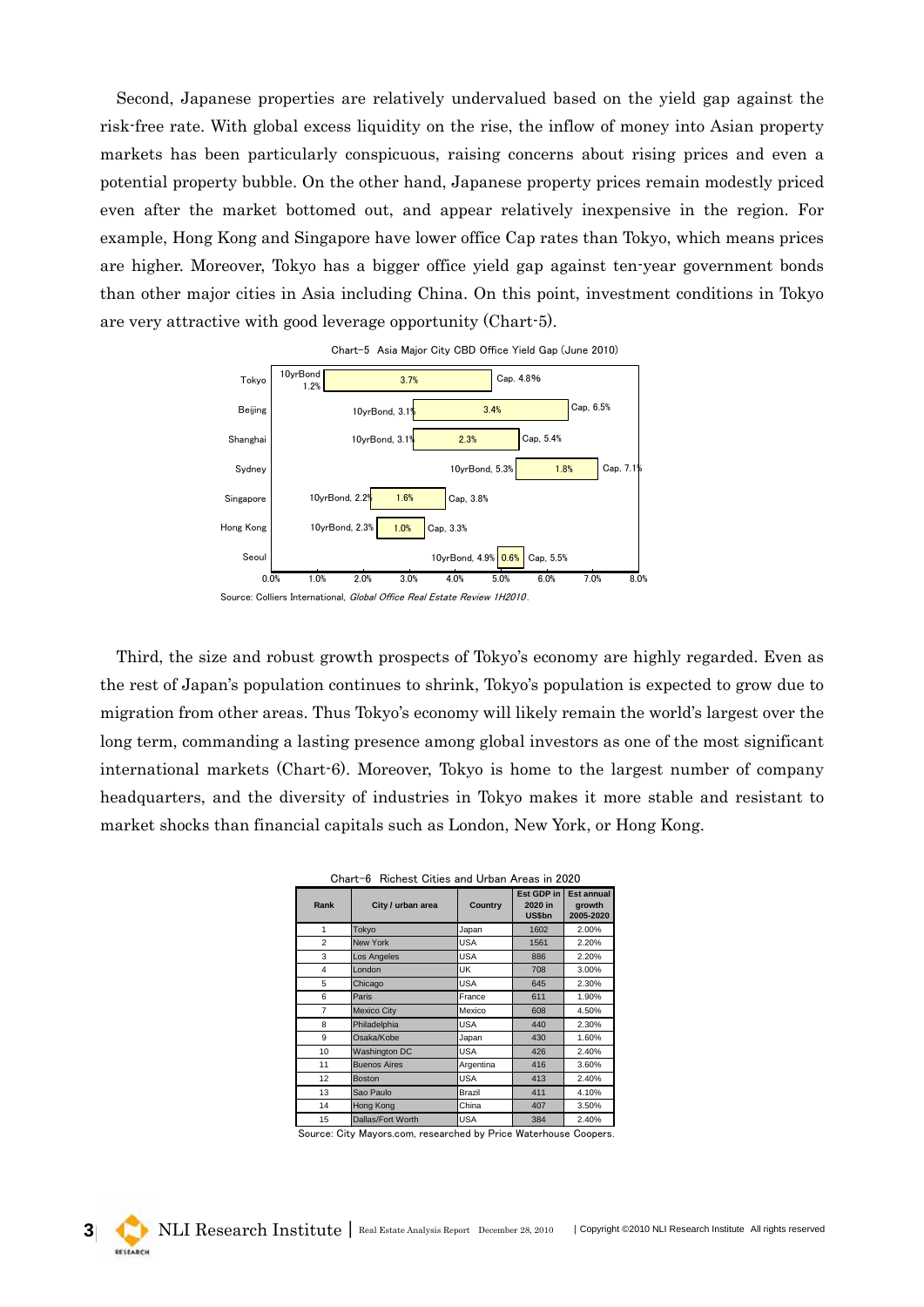Fourth, the Japanese property investment market is now the largest in the Asia Pacific region, while those in emerging markets are still very small by comparison. Large institutional investors around the world including pension funds and SWFs cannot allocate meaningful investments among Emerging markets due to the illiquidity of these markets. Thus whenever large institutional investors allocate investments in the Asia Pacific region, they put a high priority on the Japanese market.

#### 2. How to encourage more foreign money inflow  $\sim$  improvement of market transparency  $\sim$

The following discussion clarifies what market participants can do to make foreign money inflows a lasting trend.

According to a global investor survey,<sup>[2](#page-3-0)</sup> the leading response cited as the most important factor for regional (country) selection is "growth of the property market." On this point, the lack of macroeconomic growth and shrinking population might direct investment money away from Japan to other growing Asian countries. However, this is a national strategic issue which is too big to deal with for property market participants. On the other hand, many respondents chose "quantity and quality of market information" and "accessibility to investment market information," both of which relate to market transparency. This is an area in which market participants can and should do a lot to improve.

A useful measure of property market transparency is Jones Lang LaSalle's biennial "Global Real Estate Transparency Index," which integrates five factors—performance measurement, market fundamentals, regulatory and legal environment, listed vehicles, and transaction process. The index shows that Japan's transparency is far behind that of Western developed countries, and lags behind even in the Asia Pacific region at 26th place after countries such as Australia, Singapore, Hong Kong, and Malaysia. This means not only that Japan has considerable room to improve compared with its Western peers, but that lower-ranked Asian countries like China, Taiwan and Korea can also catch up rapidly. Market transparency is an urgent issue that market participants must address in order to encourage more foreign money inflow from abroad (Chart-7). Moreover, increased transparency will also encourage domestic pension funds to raise their property investment weights, which are now very low compared to those of their counterparts abroad (Chart-8).

-

<span id="page-3-0"></span><sup>&</sup>lt;sup>2</sup> Ministry of Land, Infrastructure, Transport and Tourism, *Foreign Investor Survey 2010* (July 2010).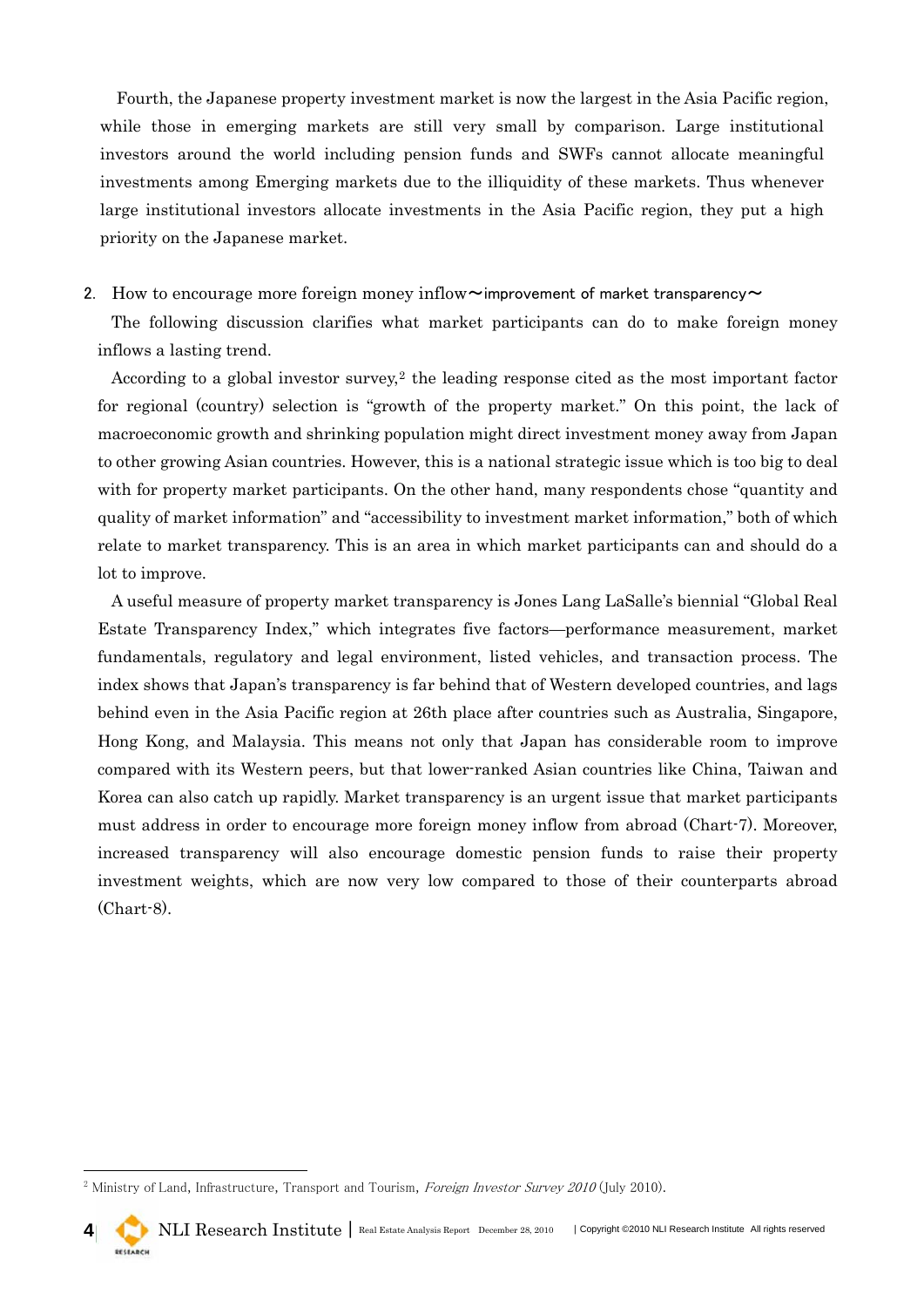| Transarency<br>Level                                    |      |             |       |
|---------------------------------------------------------|------|-------------|-------|
|                                                         | Rank | Market      | Score |
|                                                         | 1    | Australia   | 1.22  |
|                                                         | 2    | Canada      | 1.23  |
|                                                         | 3    | UK          | 1.24  |
|                                                         | 4    | New Zealand | 1.25  |
|                                                         | 5    | Sweden      | 1.25  |
| High                                                    | 6    | <b>USA</b>  | 1.25  |
|                                                         | 7    | Ireland     | 1.27  |
|                                                         | 8    | France      | 1.28  |
|                                                         | 9    | Netherlands | 1.38  |
|                                                         | 10   | Germany     | 1.38  |
|                                                         | 11   | Belgium     | 1.46  |
|                                                         | 12   | Denmark     | 1.5   |
|                                                         | 16   | Singapore   | 1.55  |
|                                                         | 18   | Hong Kong   | 1.55  |
| Transparent                                             | 25   | Malaysia    | 2.25  |
|                                                         | 26   | Japan       | 2.39  |
|                                                         | 33   | Taiwan      | 3.07  |
|                                                         | 39   | Thailand    | 3.15  |
|                                                         | 41   | India Tier1 | 3.16  |
| Semi                                                    | 42   | South Korea | 3.23  |
|                                                         | 44   | Macau       | 3.33  |
|                                                         | 45   | China Tier1 | 3.34  |
|                                                         | 48   | Philippines | 3.38  |
|                                                         | 49   | India Tier2 | 3.51  |
|                                                         | 54   | China Tier2 | 3.54  |
|                                                         | 55   | India Tier3 | 3.65  |
| Low                                                     | 57   | Indonesia   | 3.68  |
|                                                         | 65   | China Tier3 | 3.97  |
|                                                         | 73   | Pakistan    | 3.97  |
| Note: Shows only Asian countries from rank 16 downward. | 76   | Vietnam     | 4.29  |

Chart-7: Global Real Estate Transparency Index





Source: ARES, "10th Questionnaire Survey on Real Estate Investment by Institutional Investors," August 2010.

Source: Jones Lang LaSalle、LaSalle Investment Management

Following are some major transparency issues afflicting Japan's property market. First, conventional lease contracts in Japan, which are renewed biennially, allow tenants to terminate without penalty by giving six-month notices. By comparison, other countries typically use fixed-term lease contracts, which allow investors to anticipate the income amount for the full contract term. Moreover, if there is a "free rent" period, the actual monthly rent can easily be calculated by averaging out the full income amount over the contract term. Thus the conventional Japanese lease contract is heavily criticized by foreign investors for increasing the volatility of cash flow. While the fixed-term lease contract is still minor in Japan and very limited to competitive large-sized Tokyo offices, it could be increasingly adopted particularly for leasing of corporate headquarters and offices of foreign companies.

In addition, the common-area service fee of conventional lease contracts has been criticized for having an unclear composition. However, since the new energy saving law that took effect in April 2010 requests both owners and tenants to make energy saving efforts, the need to allocate energy savings could encourage clarification of the common-area service fee.

As for residential, commercial and hotel property sectors, the lack of market data makes the market transparency low. However, the data infrastructure is gradually improving in these markets as the securitization market grows. For example, for the residential sector, the Ministry of Land, Infrastructure, Transport and Tourism is now preparing a new residential property index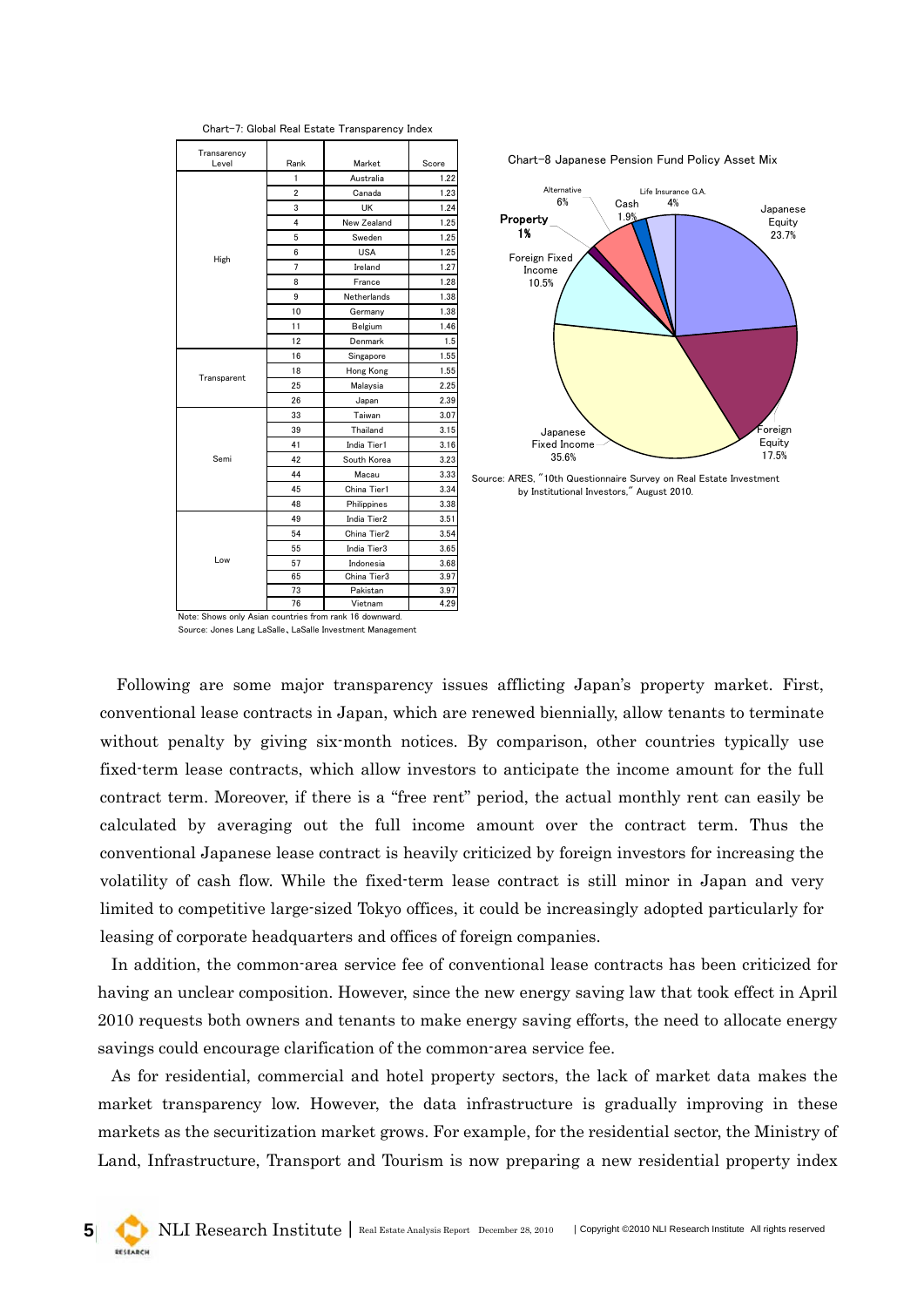based on global standards.

-

Since many of these issues are deeply routed in Japanese market practices, much time will be needed to improve market transparency. However, given that the direction of improvement is visible, market participants can expect to see concrete results if they persist in their efforts.

#### 3. Transparency Improvement by Fund Managers and Institutional Investors

Meanwhile, the J-REIT market is noted for having a high transparency in line with other developed markets. And despite criticism regarding the lack of disclosures in English, most of the larger J-REITs already have English language websites that provide financial results and presentation materials, although English fund annual reports can be spotty (Chart-9).

| Unare 3 General Orlor Inc. in English Language Websites |                                                                    |    |    |  |
|---------------------------------------------------------|--------------------------------------------------------------------|----|----|--|
| <b>Status</b>                                           | No. of issues<br>Information in English                            |    |    |  |
| Same basic content<br>in Japanese and                   | Fund annual reports<br>Presentation materials<br>Financial results | 16 |    |  |
| English                                                 | Presentation materials<br>Financial results                        | 12 |    |  |
|                                                         | Large gap in content Financial results only                        |    |    |  |
| No English content                                      | None                                                               |    |    |  |
| Total                                                   |                                                                    |    | 35 |  |

Chart-9 Status of J-REIT English Language Websites

Source: NLI Research Institute

As for areas in need of improvement, one is to shorten the time lag between Japanese and English announcements. Sometimes only a Japanese announcement is made during the trading session, with the English announcement following after closing or even days later. Now that not only Western but Asian investors are important, the time gap needs to be bridged. In this sense, a new service by Bloomberg<sup>[3](#page-5-0)</sup>, which provides same-day English announcements, represent a meaningful step forward.

Also, it is important to enhance communication using means other than written documents. For example, market transparency could be improved if more J-REITs set up IR teams that can respond to inquiries from foreign investors and meet regularly with them.

But the biggest problem regarding market transparency is that the J-REIT market represents only a small fraction of the Japanese property market. For example, the private property fund market is far larger than the J-REIT market, and has very low transparency. While private funds as a whole are not subject to disclosure requirements, in the West they provide data to data service companies so that indexes can be compiled. For example, IPD (U.K.) compiles data provided by private funds and publishes the "IPD Pooled Property Fund Indices" to help investors evaluate fund performance (Chart-10).

<span id="page-5-0"></span><sup>3</sup> J-REIT Flash was launched by Bloomberg for professional users in November 2010. It delivers same-day English announcements and notices English updates on J-REIT websites.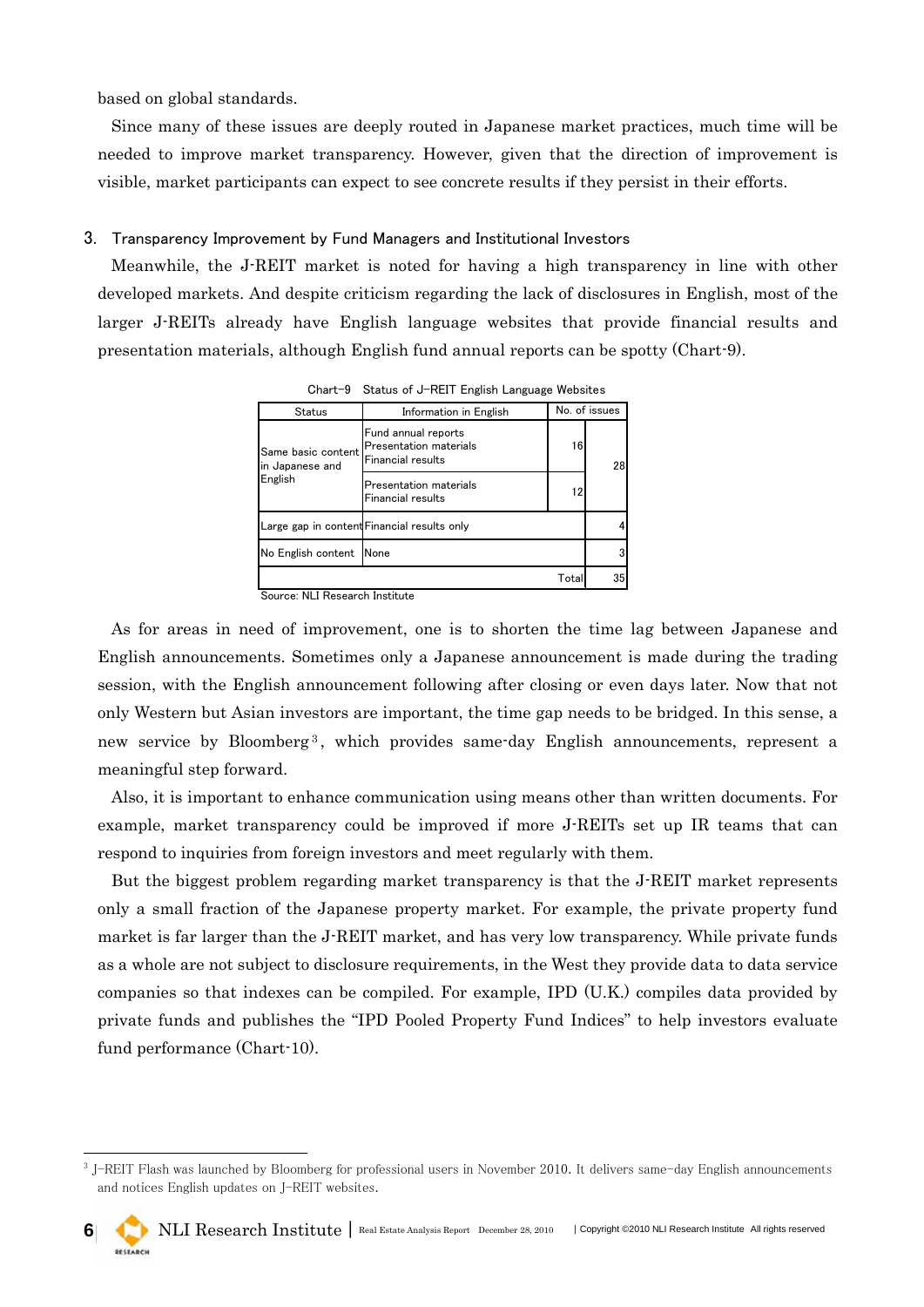|             | Property Index<br>(sector breakdown)      | Pooled Property Fund Indices |
|-------------|-------------------------------------------|------------------------------|
| Japan       | Monthly (updated three months later) None |                              |
| <b>UK</b>   | Monthly (updated next month)              | Quarterly                    |
| Australia   | Quarterly                                 | Monthly (updated next month) |
| U.S.        | Quarterly                                 | Quarterly                    |
| Source: IPD |                                           |                              |

Chart-10 IPD Property Indices Type List (Major Markets)

Furthermore, the Japanese property investment market has a somewhat unique ownership structure in which major property developers and financial groups comprise a large share of long-term holdings in high-class buildings. For example, holdings of the top three developers exceed the holdings of the entire J-REIT market (Chart-11).



As a result, property investment performance is more difficult to evaluate in Japan, which tends to widen the transparency gap with developed Western markets.

Since additional costs are a large impediment to further disclosure by J-REITs and data provision by private funds, tangible benefits are needed to offset these costs, such as greater ease of financing and invigoration of the property market. In this regard, the latest Property Market Survey conducted by NLI Research<sup>[4](#page-6-0)</sup> revealed a remarkable result—when asked what was the "most required policy measure for long-term sustainable growth of the property market," the top response was to "encourage investment by foreigners" (Chart-12). Apparently, expectations toward foreign investors are rising due to the recent growth of Asian money inflow, suggesting that the disclosure environment is set to move forward with foreign investors strongly in mind.

Moreover, with the implementation in March 2010 of mark-to-market accounting rules on property for lease, previously reluctant institutional investors, developers, and fund managers are expected to consent more readily to providing data for index construction.

-

<span id="page-6-0"></span><sup>&</sup>lt;sup>4</sup> NLI Research Institute" [Outlook Remains Cautious; Focus is on Eco Properties and Foreign Factors-The Seventh Property Market Survey](http://www.nli-research.co.jp/report/misc/2010/fudo101110e.pdf)" 28.Oct.2010